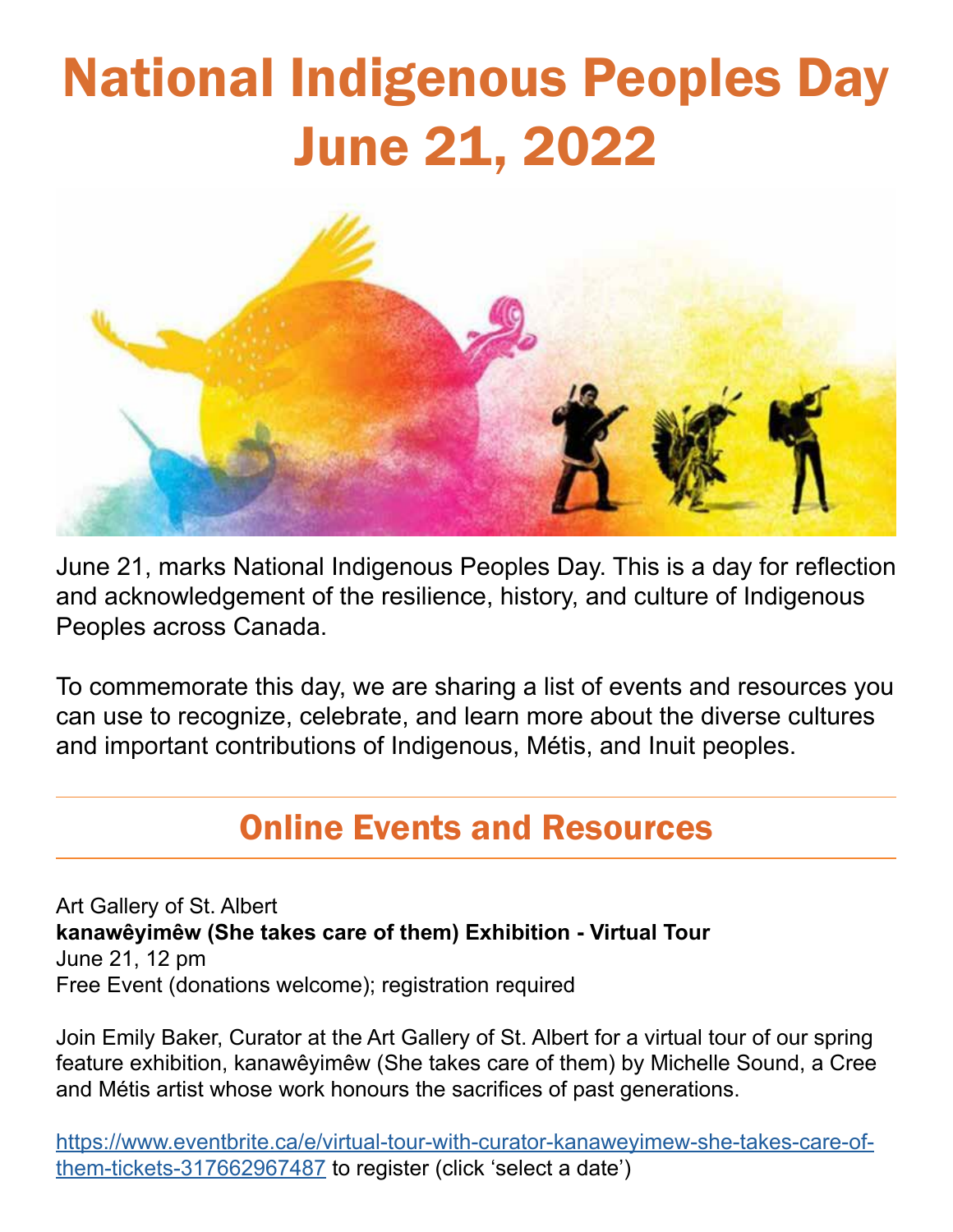#### City of Edmonton **National Indigenous Peoples Day - LiveStream** June 21, 10 am

Join host Lance Cardinal for this action-packed hour of Indigenous entertainment, cultural teachings and an interactive art lesson in celebration of National Indigenous Peoples Day!

https://youtu.be/rL0JUJ6YHTU to view the livestream

Government of Alberta Indigenous Relations **National Indigenous Peoples Day Celebration** June 21

Watch a Celebration of National Indigenous Peoples Day hosted by the Government of Alberta Indigenous Relations. See free performances of Indigenous dancers and singers.

https://www.facebook.com/ABIndigenousRelations to view

Royal Alberta Museum **Indigenous Artistry** Check out this series of videos capturing the beauty of Indigenous artistry from beading and quillwork to tufting and fish scale art.

https://royalalbertamuseum.ca/blog/indigenous-artistry-video-series?utm\_ source=RAM+Newsletters&utm\_campaign=7f2addd072-EMAIL\_ CAMPAIGN\_2022\_05\_12\_07\_46\_COPY\_01&utm\_medium=email&utm\_ term=0\_96a9b00f09-7f2addd072-63582931

#### **Indigenous History Resources**

Here is a list of Indigenous History Resources complied by the Royal Alberta Museum

https://royalalbertamuseum.ca/blog/indigenous-history-resourcelist?utm\_source=RAM+Newsletters&utm\_campaign=7f2addd072-EMAIL CAMPAIGN\_2022\_05\_12\_07\_46\_COPY\_01&utm\_medium=email&utm\_ term=0\_96a9b00f09-7f2addd072-63582931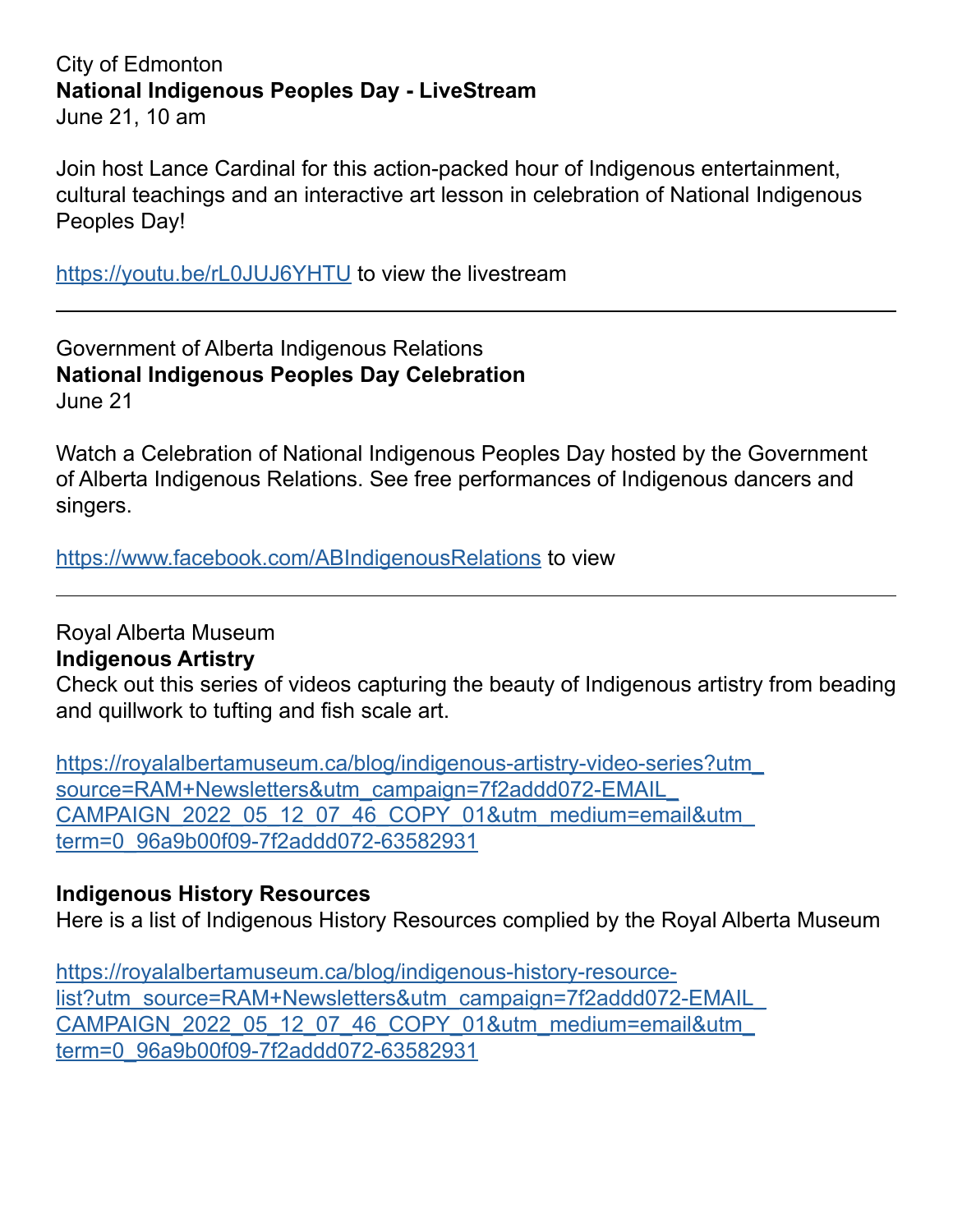#### University of Alberta **Indigenous Canada**

Indigenous Canada is a free 12-lesson Massive Open Online Course (MOOC) from the Faculty of Native Studies that explores the different histories and contemporary perspectives of Indigenous peoples living in Canada.

https://www.ualberta.ca/admissions-programs/online-courses/indigenous-canada/ index.html to register

University of Alberta **National Indigenous Peoples Day with Richard Van Camp** June 21, 10:30 – 11:45 am

Join the U of A virtually in welcoming back former writer in residence Richard Van Camp to celebrate National Indigenous Peoples Day at Augustana Campus at 10:30 am.

https://ualberta.alumniq.com/index.cfm/events:register/home/eventId/87 to register

### In-Person Events

Art Gallery of Alberta **National Indigenous Peoples Day** June 21, 11 am – 5 pm Free Admission

See exhibitions featuring Indigenous artists, including Water-Wise, River Breath: Reframing design's role with water, which explores our connection to water, and Comic Sans, which celebrates Canadian comic book artists. Other programs include Parfleche Painting with Alaynee Goodwill-Littlechild; film screening of Beans by Tracey Deer and a dance performance.

https://www.youraga.ca/events-features/calendar/national-indigenous-peoples-day for more information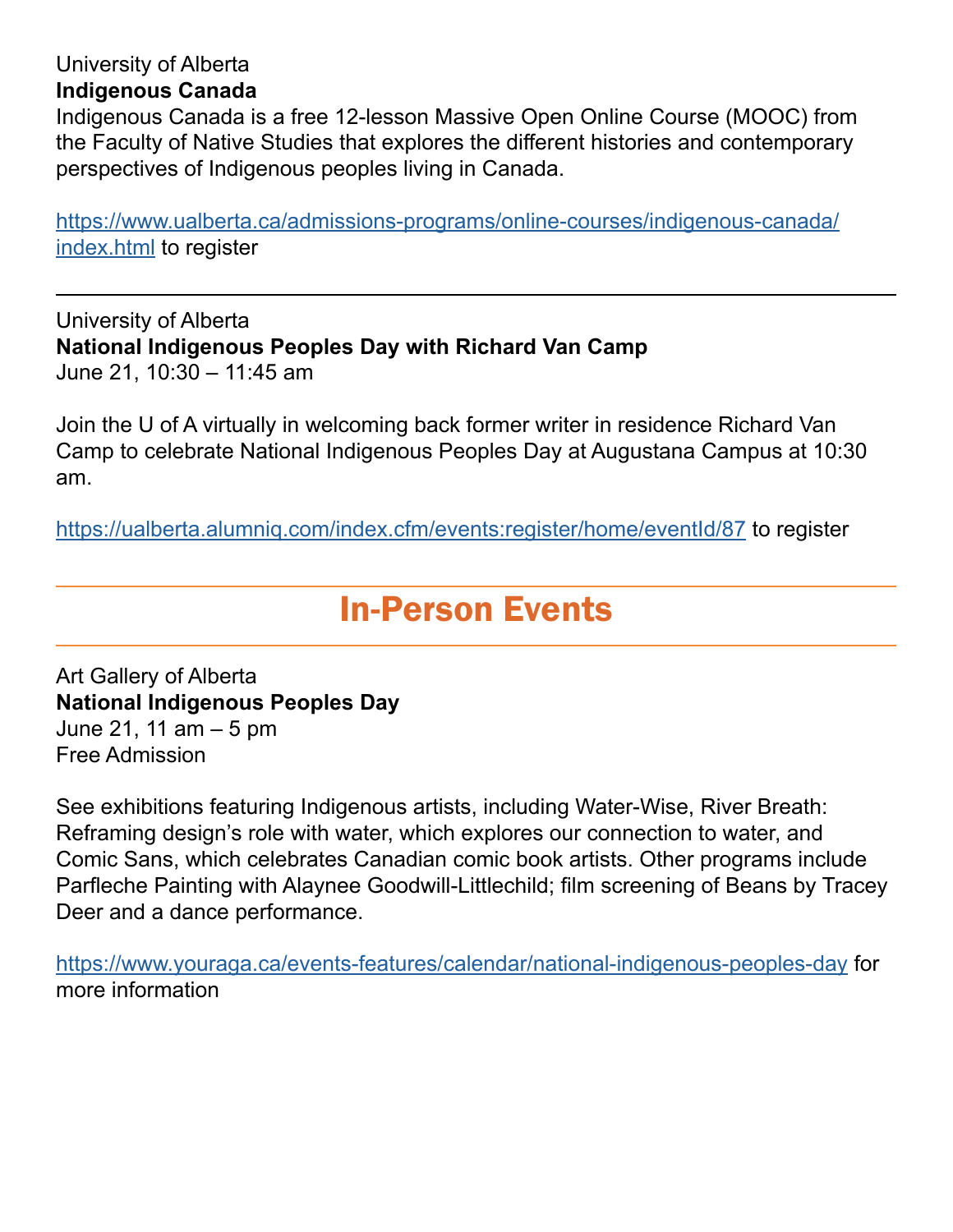Bent Arrow Traditional Healing Society **National Indigenous Peoples Day** June 21, 10 am – 1 pm At Parkdale School, 11648 - 85 Street Free Admission; registration required

Join the Bent Arrow Traditional Healing Society at Parkdale School for Smudge & Prayer, cultural teachings, powwow dancing, and traditional singing. Program includes crafts, artisan vendors, traditional games, drumming and a hot dog lunch at noon.

https://bentarrow.ca/ to register

Edmonton Short Film Festival **Local Heroes Short Film Festival** June 25, 8 pm – 10:30 pm Free Admission

Edmonton Short Film Festival is presenting short films by Indigenous filmmakers. This outdoor event includes a mixer with the film directors. The event is also available online.

https://www.eventbrite.ca/e/local-heroes-film-festival-with-indigenous-monthtickets-361089397107 to register

Fort Edmonton Park **Indigenous Peoples Experience**

June 1 – 30; Wednesday to Sunday: 10 am – 5 pm. Admission required.

Gather and explore life through the diversity of First Nations' and Métis peoples' histories, cultures, experiences, and perspectives, local to Indigenous life in the Beaver Hills, or Edmonton region.

https://www.fortedmontonpark.ca/plan-your-visit/attractions/indigenous-peoplesexperience for more information

Government of Alberta Indigenous Relations **Indigenous Performance Showcase and Marketplace** Edmonton City Centre (10200-102 St), lower level west side by Delta Hotel June 24, 4 pm – 8 pm Free Admission